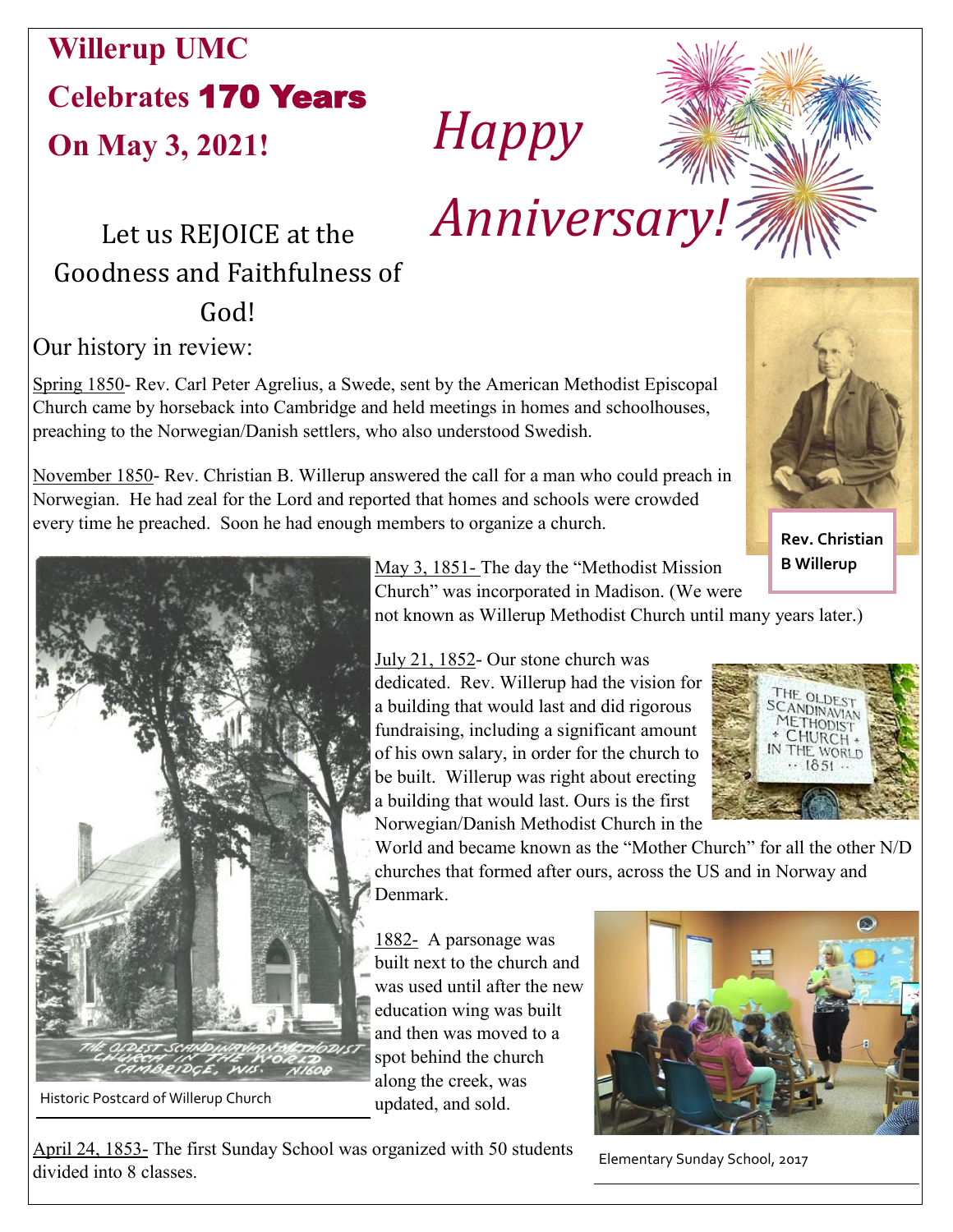

1884- Willerup Park at Lake Ripley was acquired for holding camp meetings, which were becoming popular for evangelizing. The 'park' became known to us as Willerup Bible Camp where we now have worship, baptisms, and a chicken barbecue in the summer.

March 5, 1884- The first choir was formed with 18 members. Thereafter, a choir sang year round for services until the early 2000's. Willerup Bible Camp Chapel, now named the Edith Kenseth Chapel



April 1886-The Women's Home Missionary Society was formed. The organization has functioned ever since, albeit under different names. Currently, we have the Mary Circle of United Methodist Women.

1888- The church bell was acquired and rang for church services and

funerals. It was recently updated and fitted with an automatic timer.

November 6, 1891- The Epworth League, a society for

young adults, was established. That flourished into the 1930s. In 1916, Willerup Lake Ripley Campgrounds was the site for the Epworth League Institute- a gathering of League members from Norwegian/Danish churches around Wisconsin and Illinois. Meetings for youths have continued through the years, designed to meet the needs of the times. In 1951, the early teenagers were called the Crusaders. Other names have been The Omegans, Guided Missals, MYF, and simply the Youth Group.



Church Bell—on the ground during 2017-18



Youth Group 2019

May 1901- The church celebrated its  $50<sup>th</sup>$ anniversary by renovating the building, which had updates become "so old and battered that pillars had to be

put inside the church" to keep the roof from falling down on the congregation! Renovations included a new roof and the tin ceiling with crowns that we sit under today, a new steeple with weather vane, two rooms at the rear for "society purposes" and all new furniture.

**There are many more 'firsts' to record**- First vacation Bible School, first nursery for babies and toddlers, first Church orchestra and church band, first praise band, first Singing Christmas Tree, first Willerup missionary conference, first AWANA club, first Lay Witness Mission,

first couples' club, first Bible study with the prisoners at Thompson Camp, first  $5<sup>th</sup>$  Sunday Sing, first 24-hour prayer vigil, first *Willerup Whispers,* first coffee and donuts hospitality before/after church services, and more….

The point is- God has been faithful to lift up leaders in the Willerup congregation and to provide ministers **both** who have been attentive to the presence and power of the Holy Spirit to see that His Word has been preached, taught, shared, and practiced for 170 years. Let's **thank** Him and renew our commitment to following Him and doing His will for Willerup, our community, and the world.

Written by Judy Vasby, Willerup Historian Much information was taken from the *125th Anniversary Booklet.*



Singing Christmas Tree 2019

Mary Circle, 2010